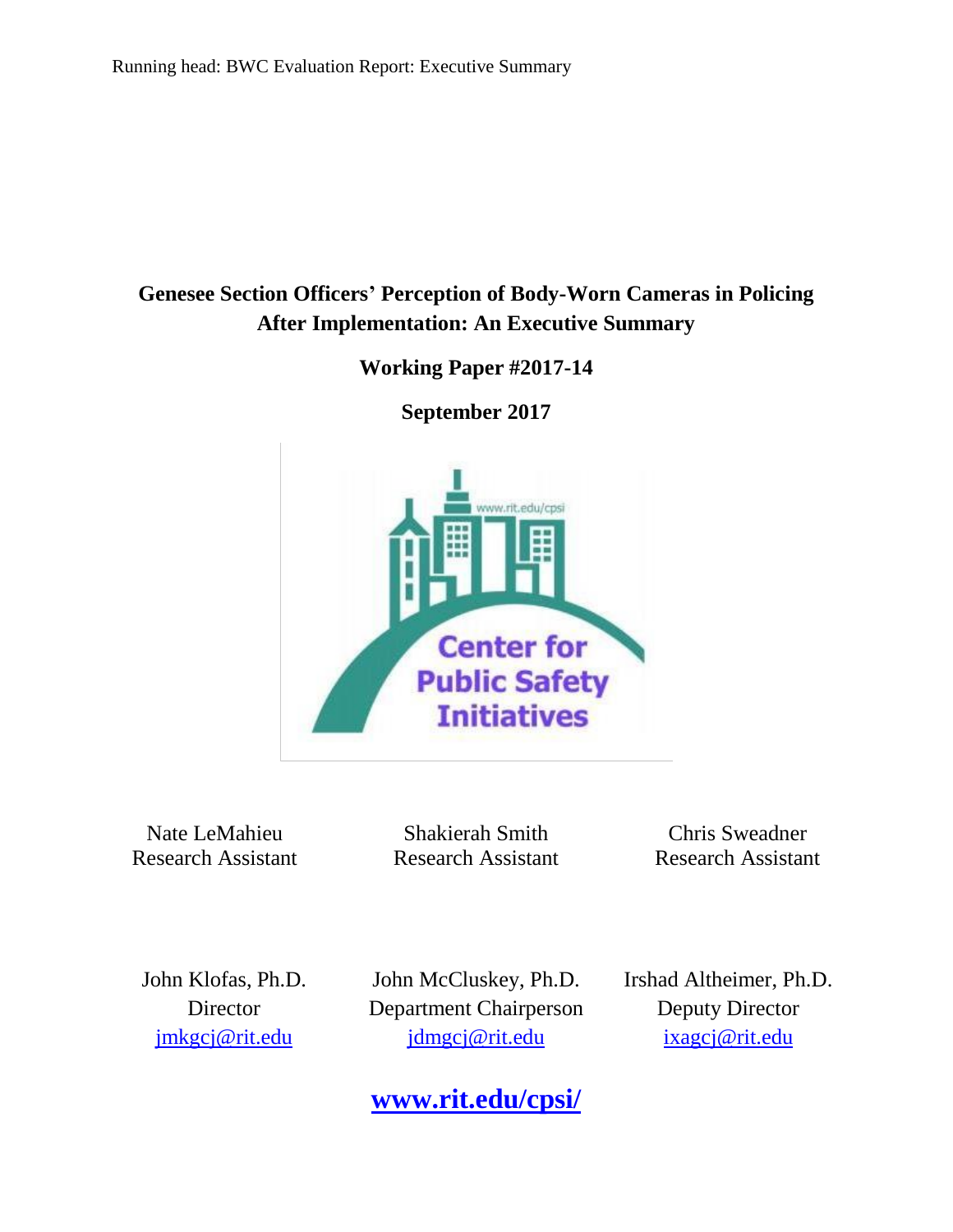# **Executive Summary**

- I. Generally, Genesee Section officers held more positive perceptions of their Body Worn Cameras (BWCs).
	- a. They reported comfort with and a belief that the BWC was easy to utilize.
	- b. They perceived improved accuracy in evidence collection, leading to improvements in report writing.
	- c. They felt that the BWCs would provide utility when identifying false or untrue statements during incidents.
- II. Officers believed that the deployment of BWCs may have been excessive.
	- a. This was related to the belief that BWCs are being utilized to minimize officer misconduct, which officers thought was not prevalent in the RPD.
- III. Officers believed that patrol officer input was lacking during implementation.
- IV. Concerns pertaining to BWC usage still exist amongst Genesee Section officers.
	- a. Officers expressed beliefs that FOIL laws are unrestrictive, and give open access to BWC video.
		- i. This led to increases in concerns regarding violations of civilian and officer privacy rights.
	- b. They observed stricter appliance of domestic violence laws with the addition of BWCs
- V. Technological issues of the BWC were discussed, but not a focal point of discussion.
	- a. Issues with docking stations and camera detachment were still prevalent
	- b. Concerns that BWC placement being lower than eye level may lead to viewer misinterpretation of BWC footage
- VI. Officers have not noticed BWCs influencing police-citizen encounters, due to citizen's lack of awareness in its usage.
	- a. Officers often inform individuals they are recording in order to de-escalate situations.
- VII. Officers appreciate the level of discretion provided over BWC usage, as it may be a determinant factor in acquiring witness statements.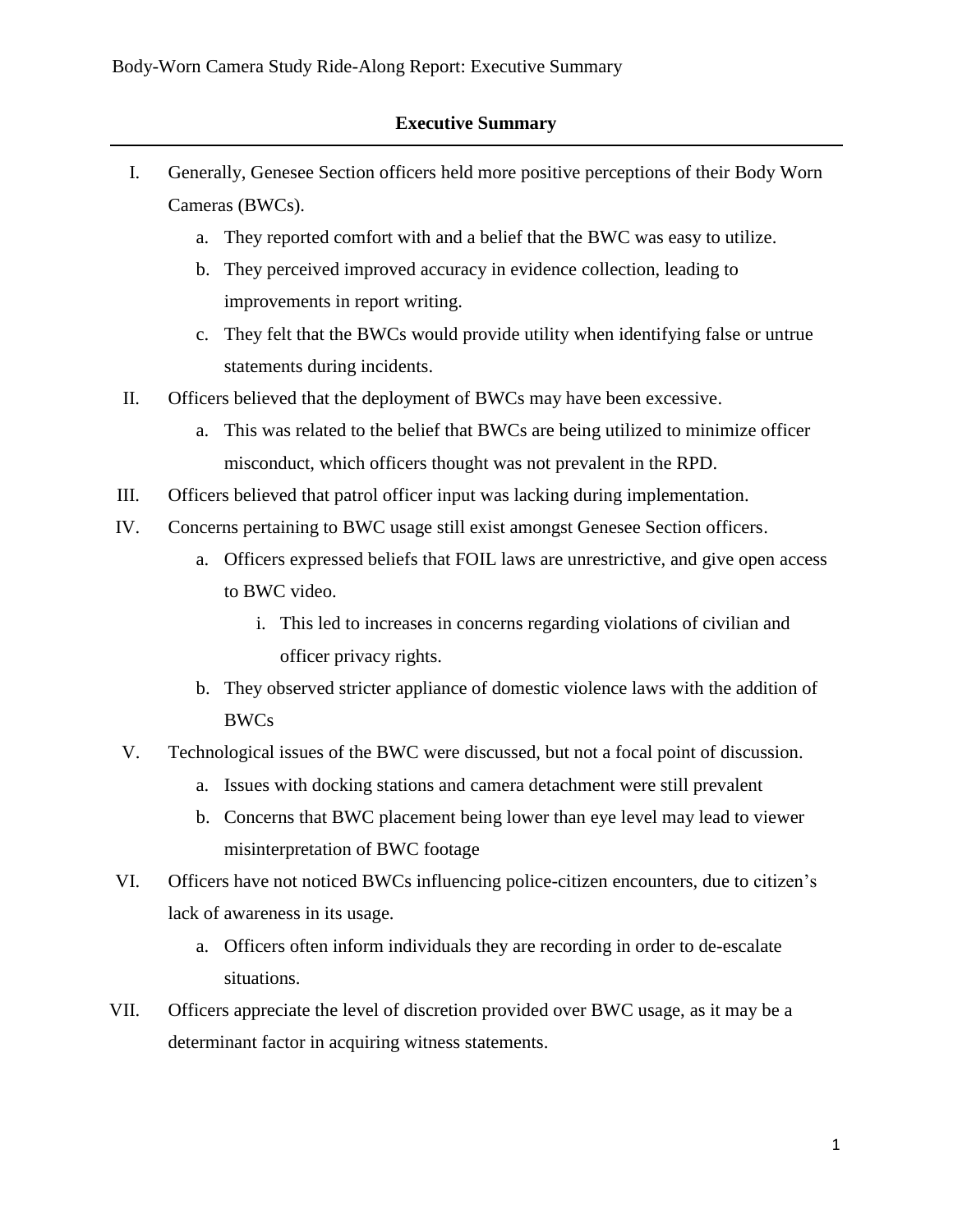## **Report Summary**

## **Introduction**

*This report serves as an executive summary of a larger report by identifying and summarizing the key findings of the larger report herein.* Body Worn Cameras (BWCs) have recently been adopted by police departments nationwide in order to redefine policing, accountability, and transparency. Although expectations of BWCs are high, they are speculated to encourage constructive encounters between police and community members, enhance police legitimacy, improve evidence collection for arrest and prosecution, and expedite the resolution of internal and external complaints (White, 2014). After receiving broad support from the local communities in Rochester, the Rochester City Council invested in BWCs with additional support in the form of a grant from the Bureau of Justice Assistance (BJA). A stipulation of receiving federal assistance from the BJA included an independent evaluation conducted by the Center for Public Safety Initiatives (CPSI). CPSI's evaluation of the Rochester Police Department's (RPD) implementation of BWCs is multi-faceted, including a variety of qualitative and quantitative data to assess the impact of BWCs on policing processes and outcomes.

This assessment includes, but is not limited to, changes in crime occurrence, complaints against police, and criminal justice processes (including criminal and internal investigations). A component of CPSI's evaluative strategy was to include ride-along interviews with RPD officers in order to collect qualitative data on officers' perceptions and expectations of body-worn cameras. For these interviews, researchers developed a semi-structured interview to collect information that reflects changes in police work after BWC adoption (See Appendix A). The researchers interviewed RPD officers from six beats in the Genesee Section in the form of a ridealong (See Appendix B). This report summary focuses on the results of the Genesee Section officer interviews.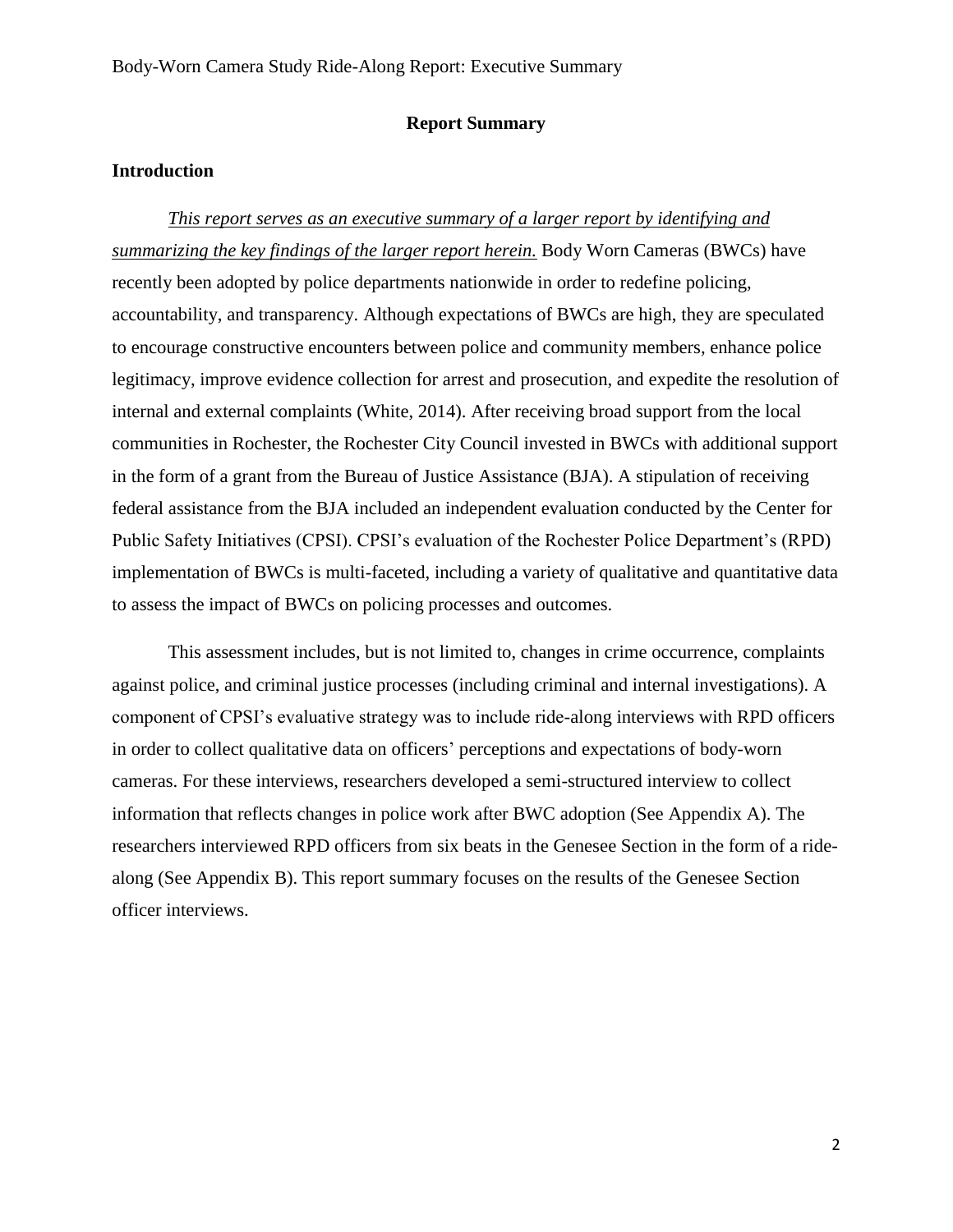## **Key Findings**

## **BWC Comfort, Ease of Use, & Benefits**

Seven of nine officers held positive perceptions regarding the use of BWCs, stating they were generally comfortable with its implementation. Most officers believed BWCs to be a substantial improvement in report writing, by: comparing footage to future statements and stories, allowing officers to revisit particular incidents, and providing a reference point when faced with allegations.

Officers described in detail how having a BWC is a useful tool when identifying false allegations made during incidents. Occasionally during incidents, involved parties are believed to have inconsistent statements. By having BWCs, officers have stated that it helps point out the discrepancies within these statements to determine the truth behind the circumstances of the incident at hand.

#### **Perceptions of the BWC Implementation**

Generally, officers believed BWC implementation was unnecessary. This was rooted in the perception that BWCs are used to prevent officer misconduct, and it was the belief of the officers that such issues aren't prevalent in the RPD. Thus, the officers believed the implementation of BWCs were to more adhere to a national trend.

In addition, officers felt that the implementation was rushed, and lacked the inclusion of the RPD patrol officers and their input. Officers believed this expeditious implementation colored their perceptions of the overall project, due to the roll-out moving forward without having first addressed technical issues. Furthermore, excluding the patrol officers from the process was thought to be detrimental to officer perceptions of the BWC.

### **Technological Difficulties**

While officers reaffirmed the technological issues that the officers in the Clinton Section faced (docking station issues and camera detachment), it was not a focal point of conversation with the officers of the Genesee Section. The officers did discuss issues pertaining to the angle that the camera records to the placement on the chest. Due to the placement being lower than eye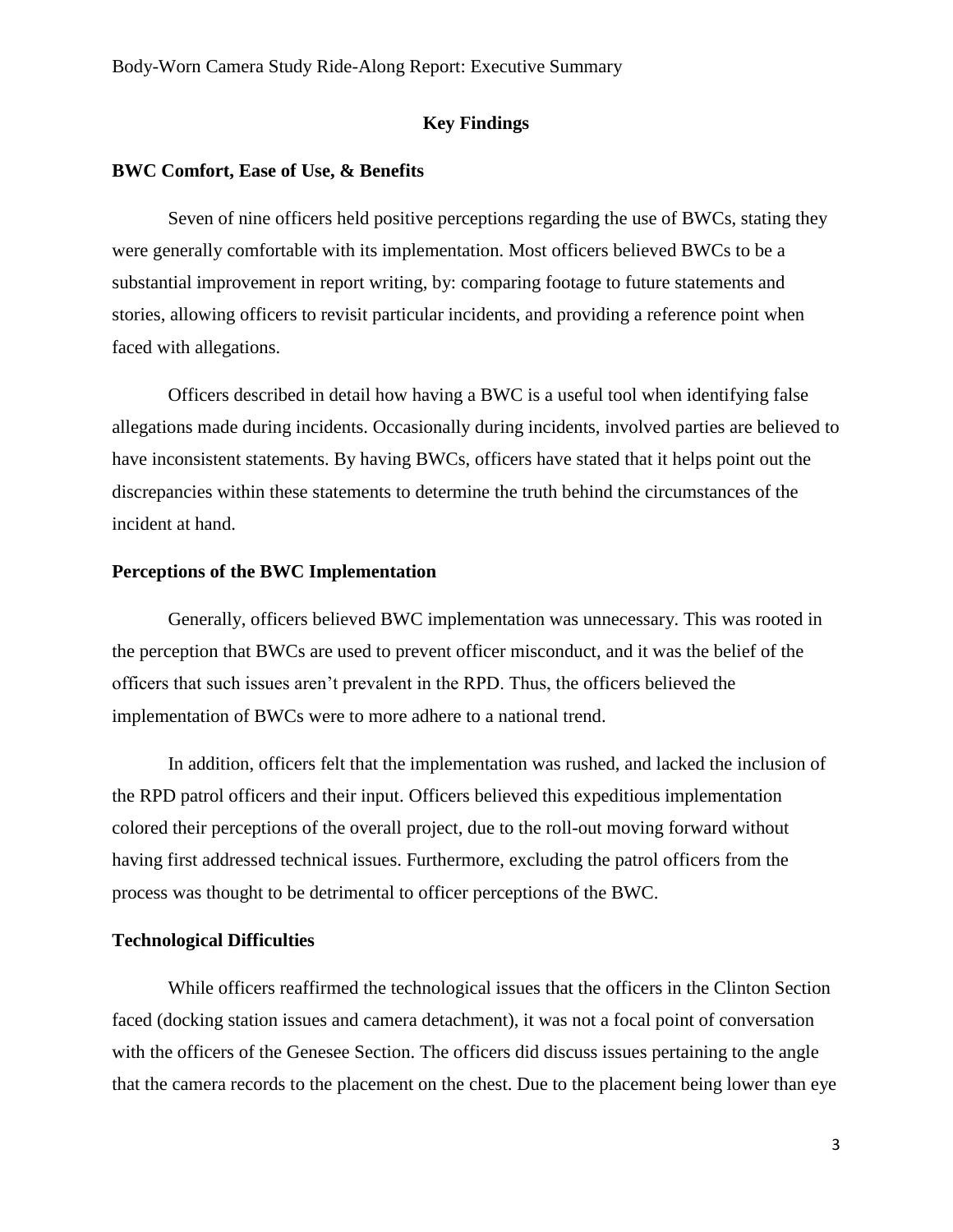level, officers believed that the camera wouldn't be able to record the entirety of a situation, and leave the content of the footage subject to misinterpretation.

#### **Privacy Concerns**

Issues with privacy related to being filmed on BWC were not a central concern to the officers of the Genesee Section. However, the officers expressed aversion regarding FOIL (Freedom of Information Laws) that allow public access to government records<sup>1</sup>, which includes BWC footage. Officers had stated direct concerns for their own privacy due to FOIL, such as in cases their footage, or footage that they were on, have been FOIL-ed and hadn't been informed about that. Additionally, officers were concerned for citizen privacy pertaining to FOIL laws. Officers believed that once the knowledge of the ability to access BWC footage was prevalent, FOIL might create concern for witness safety and privacy.

## **Changes in Case Outcome**

The sample of officers who were interviewed expressed concerns related to the BWC making significant impacts on how they handle domestic violence calls. Prior to the use of BWCs, officers stated that they would exercise their discretion in handling the outcomes of these calls. Such discretion would often consist of granting involved parties the opportunity to work through their dispute without arresting anyone. However, officers in the Genesee Section stated that BWCs, coupled with strict domestic violence laws, have resulted in them issuing more arrests than prior to BWC implementation. This was apparent even when they felt an arrest is inappropriate for the dispute at hand.

#### **Identifying False Statements**

False statements made by citizens towards law enforcement officers are often hard to refute or verify without witnesses or video evidence that can show what actually happened at a scene. However, according to officers in the Genesee Section, BWCs have helped them compare the written statements of victims, witnesses and/or suspects to video footage from their cameras. Thus, BWCs have served as a useful tool that police officers can utilize in their quest of discovering truth and identifying false statements. Ultimately, officers thought that BWCs

 $\overline{a}$ 

<sup>&</sup>lt;sup>1</sup> [www.nysed.org](http://www.nysed.org/)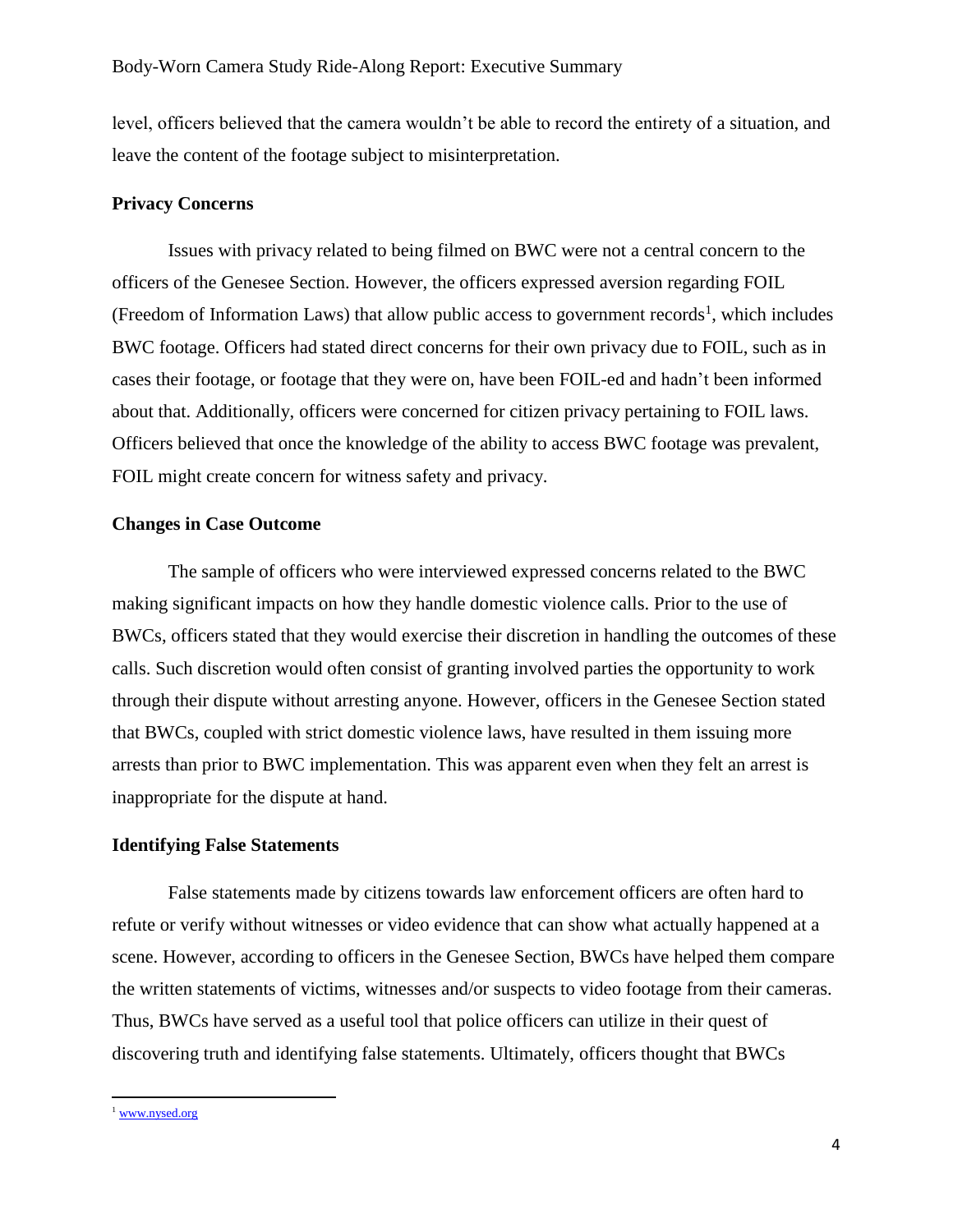### Body-Worn Camera Study Ride-Along Report: Executive Summary

benefit all actors within the legal system and those interacting with them by showing viewers the facts of the case.

#### **Citizens' Awareness of BWC and Officer Discretion**

Officers have stated that rarely, if ever, civilians are aware of the usage of BWCs. As a result, their interactions with the public have not experienced substantial changes. However, officers reported using the lack of awareness to their advantage, and inform civilians when they are recording in order to utilize the camera as a de-escalation tool.

Officers also have stated that it is common for them to use their discretion when deciding to record. One common situation where officers exercise their discretion when deciding to record are during witness statements. In these situations, officers sometimes decide to turn off their cameras to alleviate witness privacy concerns and collect a statement.

#### **Conclusion**

The officers of the Genesee Section offered insight to many aspects related to BWCs. The officers discussed their comfort with the technology, acknowledged a variety of evidential benefits, and held positive perceptions regarding its usage. Additionally, officers identified potential concerns in its usage, specifically regarding privacy issues with FOIL laws and unintended effects that BWCs have on case outcomes.

While generally civilians are not aware of BWC usage, officers used this unawareness as a de-escalation tool when necessary. Furthermore, officers considered the level of discretion provided as useful when recording incidents as it is an influential factor in collecting witness statements.

While technological issues and concerns around these were still present, it was not a focal point of conversation such as it was in the Clinton Section. Furthermore, in comparison to the results of the Clinton Section interviews, it was apparent to the researchers that the experiences with the BWC in the Genesee Section have been more positive. This is possibly due to increased familiarity in its usage (Gaub, Todak, Katz, & White, 2016). This increased acclimation may have allowed officers to experience the positive functions that BWCs offer. This qualitative research provides valuable insight and analysis regarding RPD officers' perceptions of BWCs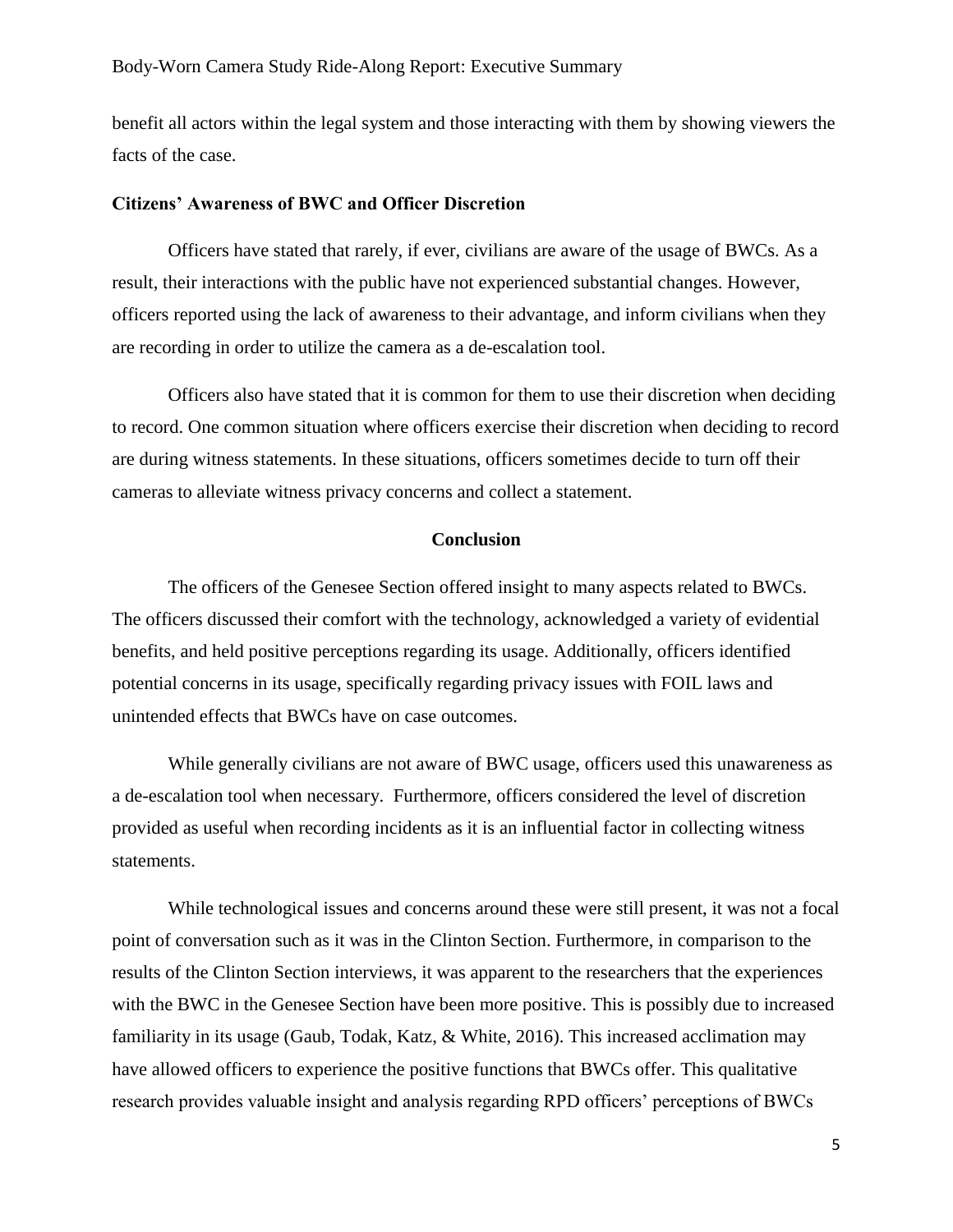# Body-Worn Camera Study Ride-Along Report: Executive Summary

and, while future ride-along interviews are not scheduled at this time, quantitative interviews can be used to gauge changes in officers' perceptions of BWCs and make comparisons to their perceptions prior to implementation.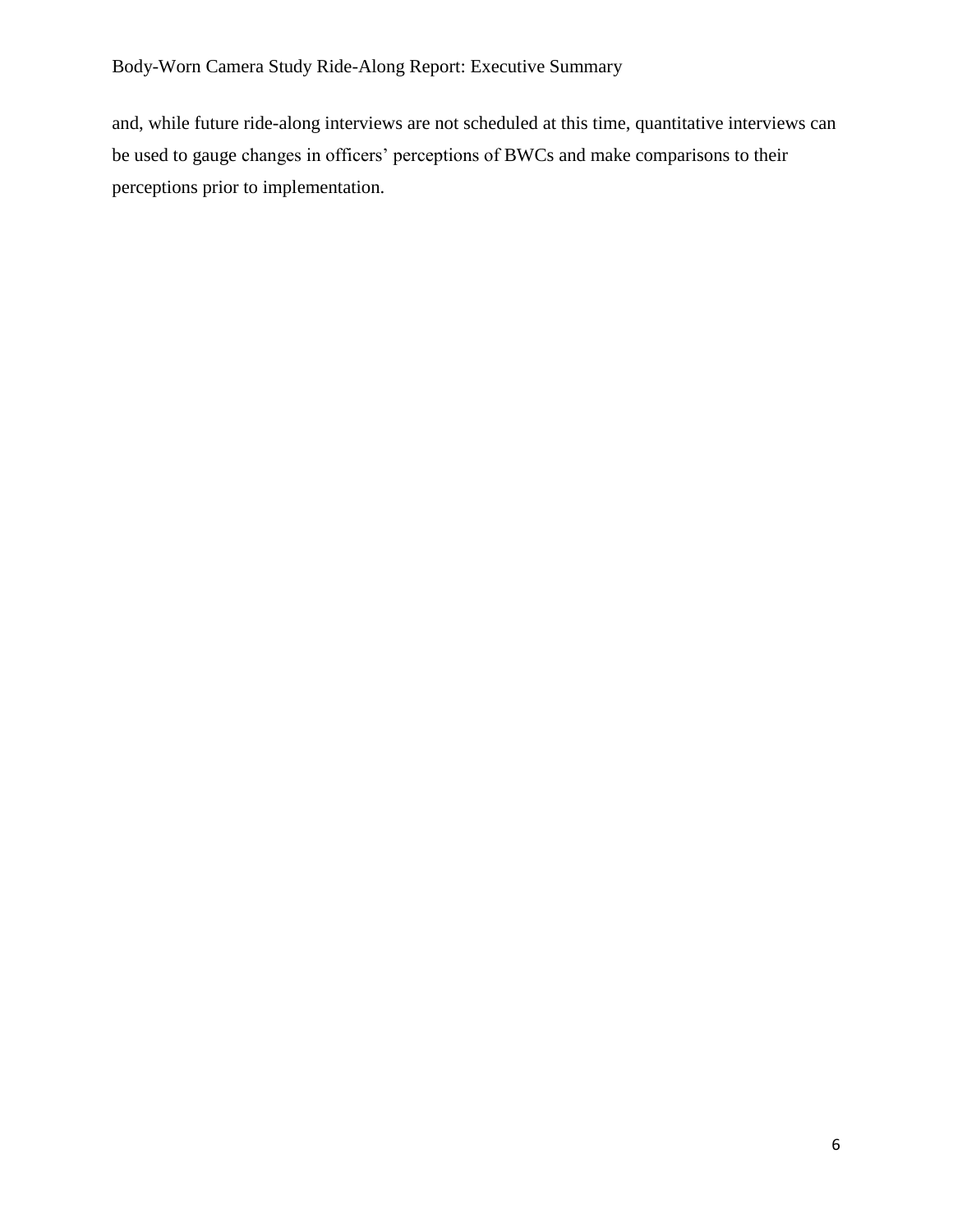Body-Worn Camera Study Ride-Along Report: Executive Summary

# **References**

Gaub, J. E., Choate, D. E., Todak, N., Katz, C. M., & White, M. D. (2016). Officer perceptions of body-worn cameras before and after deployment: A study of three departments. *Police quarterly*, *19*(3), 275-302.

White, M. D. (2014). *Police officer body-worn cameras: Assessing the evidence*. Office of Justice Programs, US Department of Justice.

Your Rights Under HIPAA. (2017, February 01). Retrieved April 03, 2017, from https://www.hhs.gov/hipaa/for-individuals/guidance-materials-for-consumers/index.html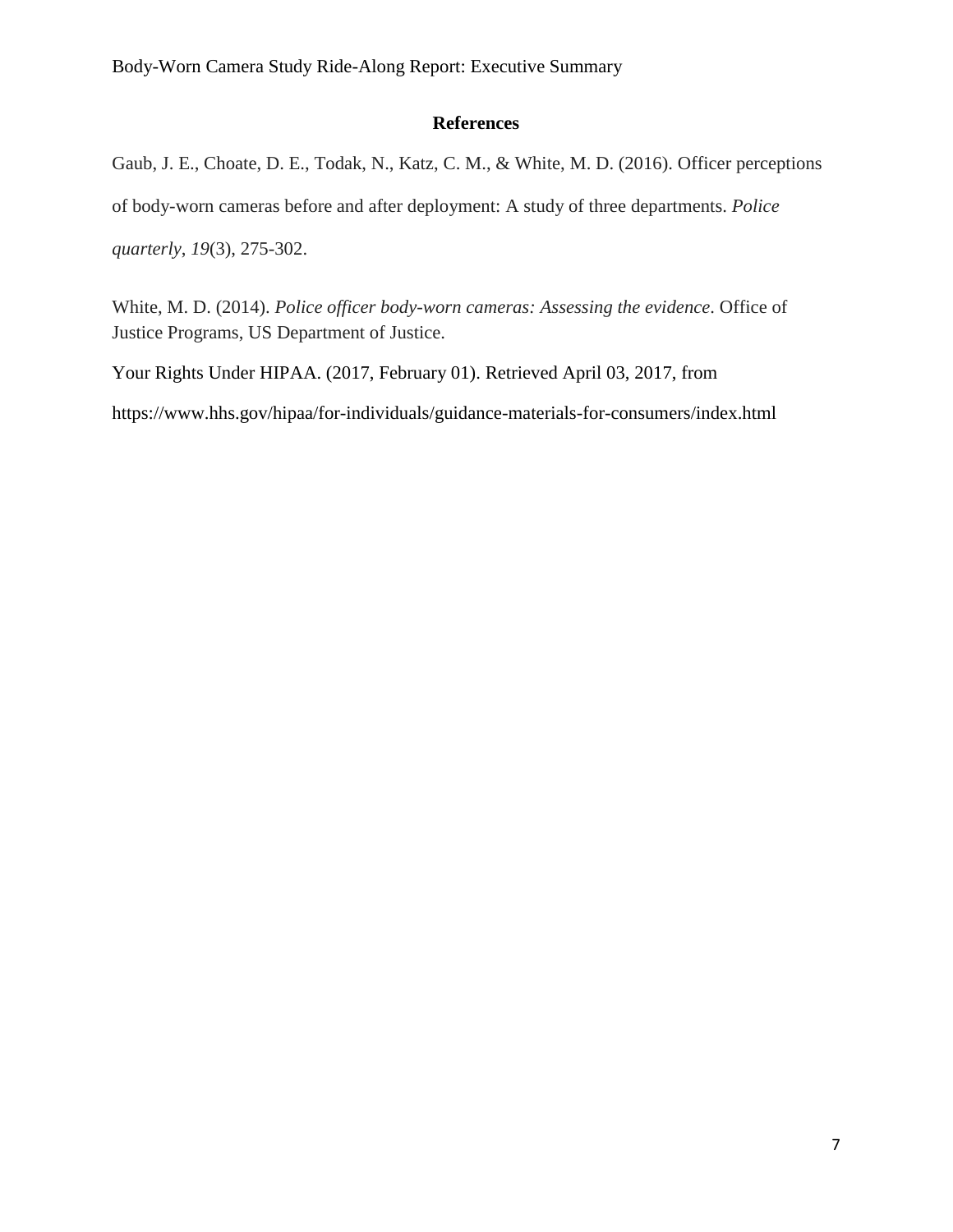# Appendix A:

## A Framework Interview for Post-Implementation Ride Along

- a. What does a typical work day look like?
	- a. How long have you been a police officer?
	- b. How long have you been patrolling this area?
	- c. How long have you been working on this shift?
	- d. How long have you used a BWC?
	- e. How long do you spend on BWC related work per day (downloading footage, activating the camera)? Have BWC related processes contributed significantly to your workload? If so—has this interfered with patrol operations, and how?
	- f. Have you had to contact your supervisor more since using BWC?
	- g. How has your attitude towards BWC changed since its first deployment? What part of the process was difficult for you to get used to? (Ease of use, downloading and uploading data, camera activation, etc.)
	- h. Did you notice other changes after the BWC deployment?
	- 2. Do you think BWC has changed the nature of police work?
	- a. Have you experienced changes in the nature of policing with the addition of BWC?
		- i. Do you think BWC made a change on your policing style? Or did you notice that you become more/less proactive because of BWC?
		- ii. When you have your BWC on, do citizens you encounter during calls for service tend to be more compliant/cooperative? Do citizens acknowledge the presence of BWC during interactions?
		- iii. Do you think BWC has affected your discretion? Example: whether or not make an arrest, give a traffic ticket, stop a person, use force, pay more attention to language etc.,
		- iv. Has the BWC presented any privacy concerns for yourself? If yes, could you explain?
	- b. Possible changes in different kinds of encounters or calls due to BWC?
		- v. Family disturbances/domestic disputes?
		- vi. Repeated calls on same individuals?
		- vii. Early investigative activities
		- viii. Dealing with juveniles? (Especially in school settings)
		- i. How has BWC changed the citizens' view of cooperation with police work?
			- i. Do you think there's a change in citizen's trust in police after BWC's deployment? (Justify certain cases?)
			- ii. Have you experienced circumstances where citizens questioned the camera and how the footage is being used or asked you to turn it off?
			- iii. Has the BWC affected police interactions with *witnesses or person with knowledge*? (not general police-citizen interactions) Has the BWC effected the quality of follow up investigative interviews?
			- iv. Has any of your BWC footage been used as evidence in court? Or have you heard of other officers' footage being used as evidence, what kinds of cases are they used for?
- b. Police Perception of BWC (Positive, Neutral, or Negative)
	- a. Do you perceive the BWC as an improvement of policing or do you tend to perceive it as a burden in your daily work? Why do you think so? If Burden > Improvement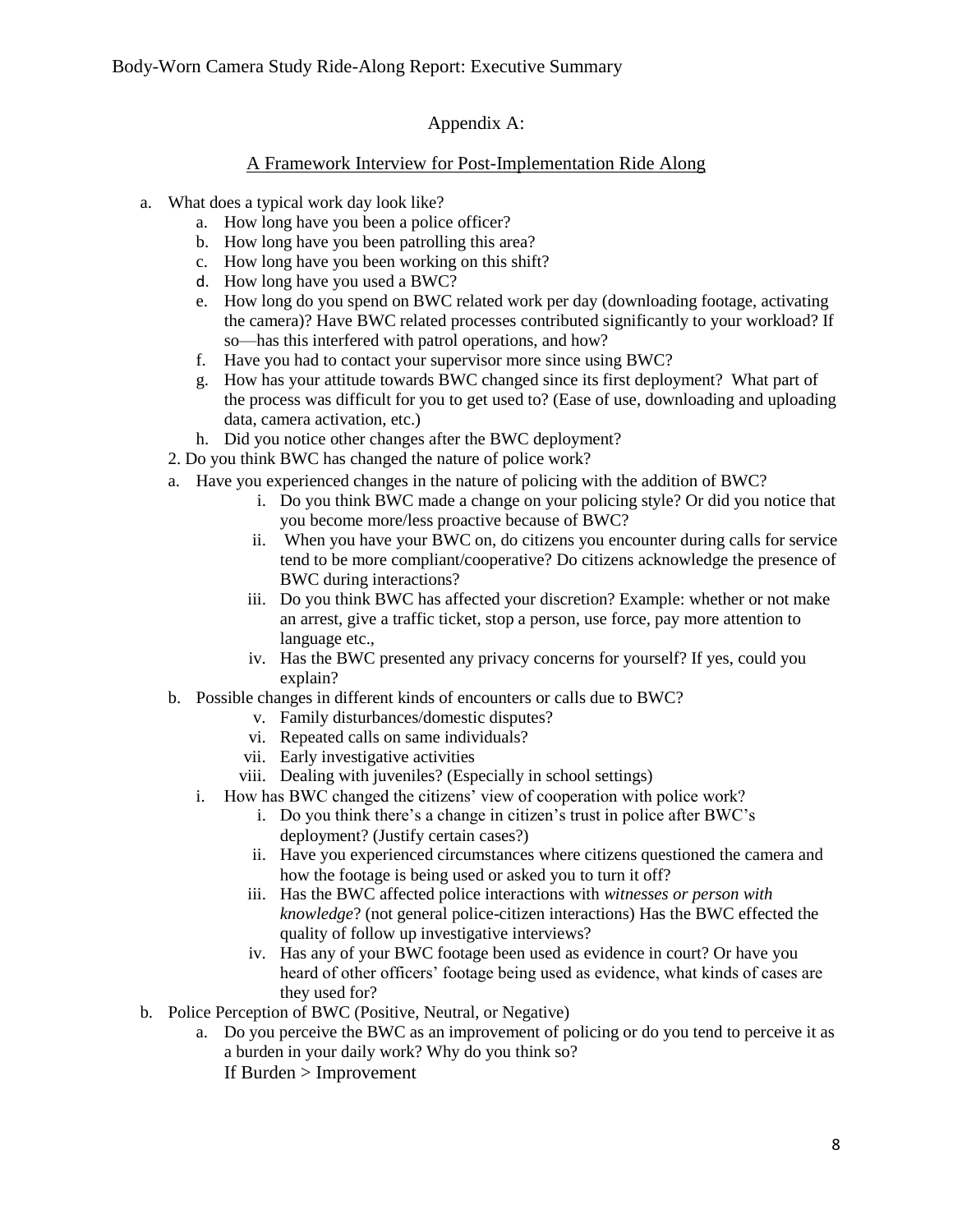• What was the most difficult part with using/implementing the BWC? (Technology? Workload? Discretion? Policy? Privacy Etc.). Can you give an example?

If Improvement > Burden

- In what aspects has BWC improved policing? (Technology? Workload? Discretion? Policy? Etc.). Can you give an example?
- b. Now that you have had the chance to use a BWC, how do you feel about the expanding usage of BWCs nationwide?
- c. Based on your knowledge of RPD's BWC implementation and nation-wide BWC implementation, how do you think RPD's BWC project could have been improved?
- d. Do you think the amount of time and effort you spend on BWC related work affect your role as a police officer?

e.

- f. Can you give me some examples of circumstances/locations/encounters where the presence of BWC (whether it's on or off) posed a major problem regardless of policy? (e.g., in homes, schools, with minors, in extreme weathers, particular kinds of events/witnesses)
- g. Can you give me some examples of circumstances/locations/encounters where the presence of BWC (whether it's on or off) helped you solve the problem easily?
- h. Is your opinion of body-worn cameras different now in comparison to when they first rolled out?
- i. Are there any shifts or patrol areas that the BWC would provide more utility?